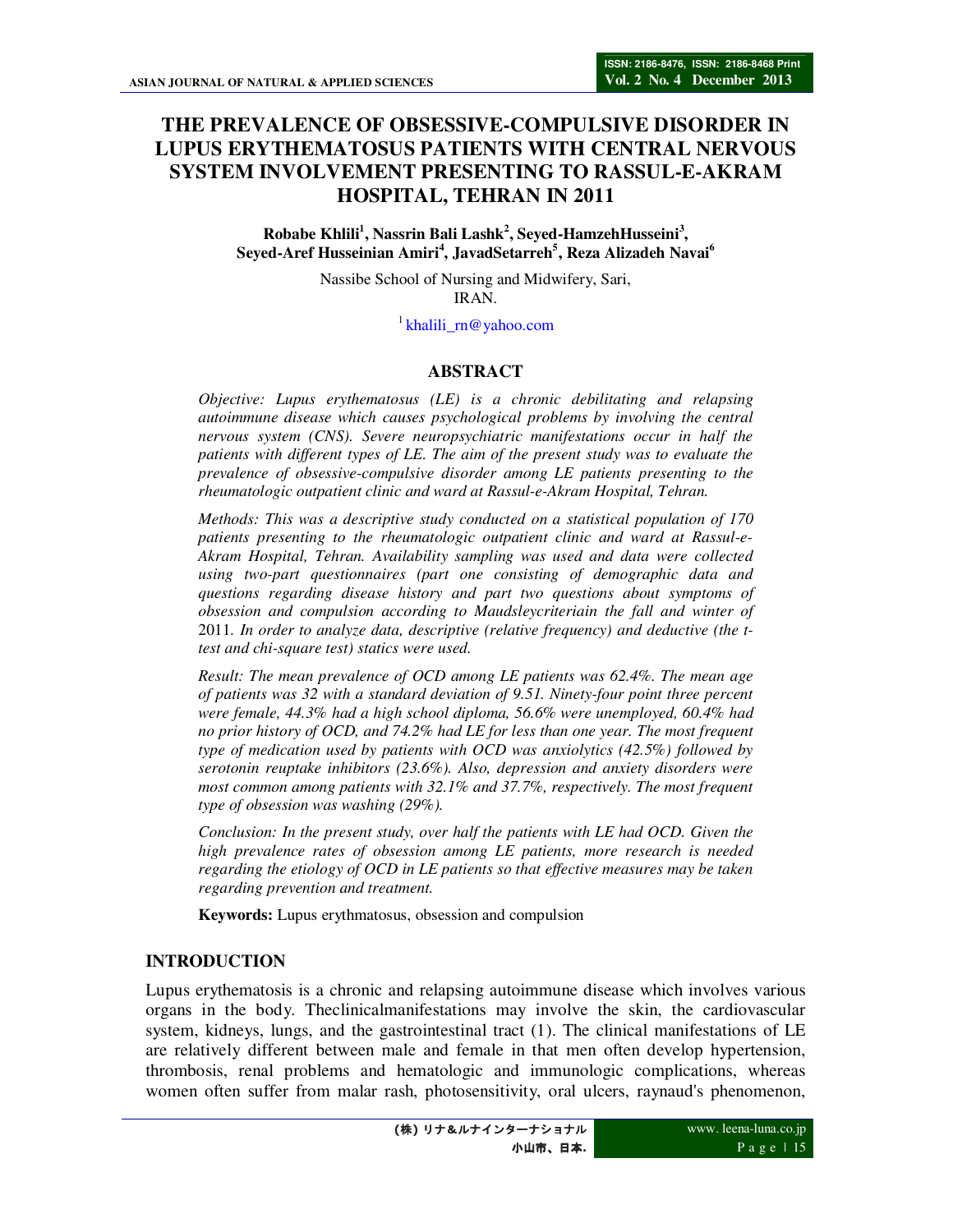and arthralgia (2). Diagnoses of the disease in men are often made at higher ages, and end organ damage is seen more frequently than in women with higher mortality rates (2). This disorder is unpredictable and debilitating and by involving the central nervous system causes psychiatric problems for patients. Psychiatric manifestations may occur due to LE pathophysiology or secondary to medications or disease-induced stress (3). Among the different types of LE severe neuropsychiatric symptoms occur in half of the patients (4). This syndrome was initially defined by the American College of Rheumatology in 1999 and encompassed anxiety disorders, cognitive malfunctioning, mood disorders, and psychosis (1). Sluttery et al reported OCD in  $32\%$  of LE patients in 2004 (1, 3). This is while the prevalence of LE among the normal population is 2-3% (3).In Iran, Mohammadi et alestimated the prevalence of OCD among those 18 years of age and older to be at 1.8% (5). The likelihood of developing this disorder among adults is similar between male and female, while in adolescents the prevalence is higher among the male gender, with mean development age of 20 years. The presentation of the disease in two-thirds of the cases is at an age below 25 years while only 15% of patients develop symptoms after 35. The disease is more prevalent among blacks than whites and also among singles than married people (6).

OCD is a chronic relapsing psychiatric disorder which is characterized by recurring irresistible thoughts and repetitive behavior. According to DSM IV, the clinical manifestations of OCD include obsessive thoughts or behavior, the irrationality of which the patient is aware of andwhich would interfere, among others,with the patient's social activities (7). Chuan san yo et al reported symptoms of OCD in LE patients in Taiwan in 2007 as recurring suspicions and frequent checking regarding personal belongings which were reduced following medical treatment (1).Other psychiatric disorders such as depression, social phobia and phobic disorders may coexist in two-thirds of the patients which may overshadow the symptoms of OCD (3).

On computerized tomography (CT) scan, LE patients with severe neurologic involvement show more significant basal ganglion calcification than those with mild involvement. As for magnetic resonance imaging (MRI), central nervous system involvement has been reported (8, 9, 10). Recoig, in Norway in 2011, considered autoantibodies (beta-2 glycoprotein antibody) to play a key role in the neurological manifestations of LE (11). Mostafaet al (2010) in Cairo, Egypt reported serum antibody (M1 antiganglioside antibodies) levels as having prognostic value in LE with neurologic involvement, particularly with cognitive dysfunction (12). The pathophysiology of LE with neurological involvement is not clearly known, although autoantibodies and cytokines have been proposed as possible mediators. Better understanding of the underlying psychopathology of the disease and research regarding the better recognition of the symptoms of obsession and patient behavior is of importance in the treatment and care of LE patients (13, 14). Given the fact that there has been no research to date on the prevalence of OCD in LE patients in Iran, we decided to conduct a study on patients with LE at the lupus center in Tehran using the MaudsleyOCD questionnaire. The findings of this study may contribute to the better quality of life in LE patients.

#### **MATERİALS AND METHODS**

This was a descriptive study with a statistical population consisting of patients presenting to the rheumatology clinic and ward at Rassul-e-akram Hospital, Tehran. The availability sampling method was used and the sample volume was determined at 323 with a confidence of 95%, a probability error of 0.05, and a probable prevalence of 30%. However, 170 subjects were included in the study due some participants' unwillingness and the lack of enough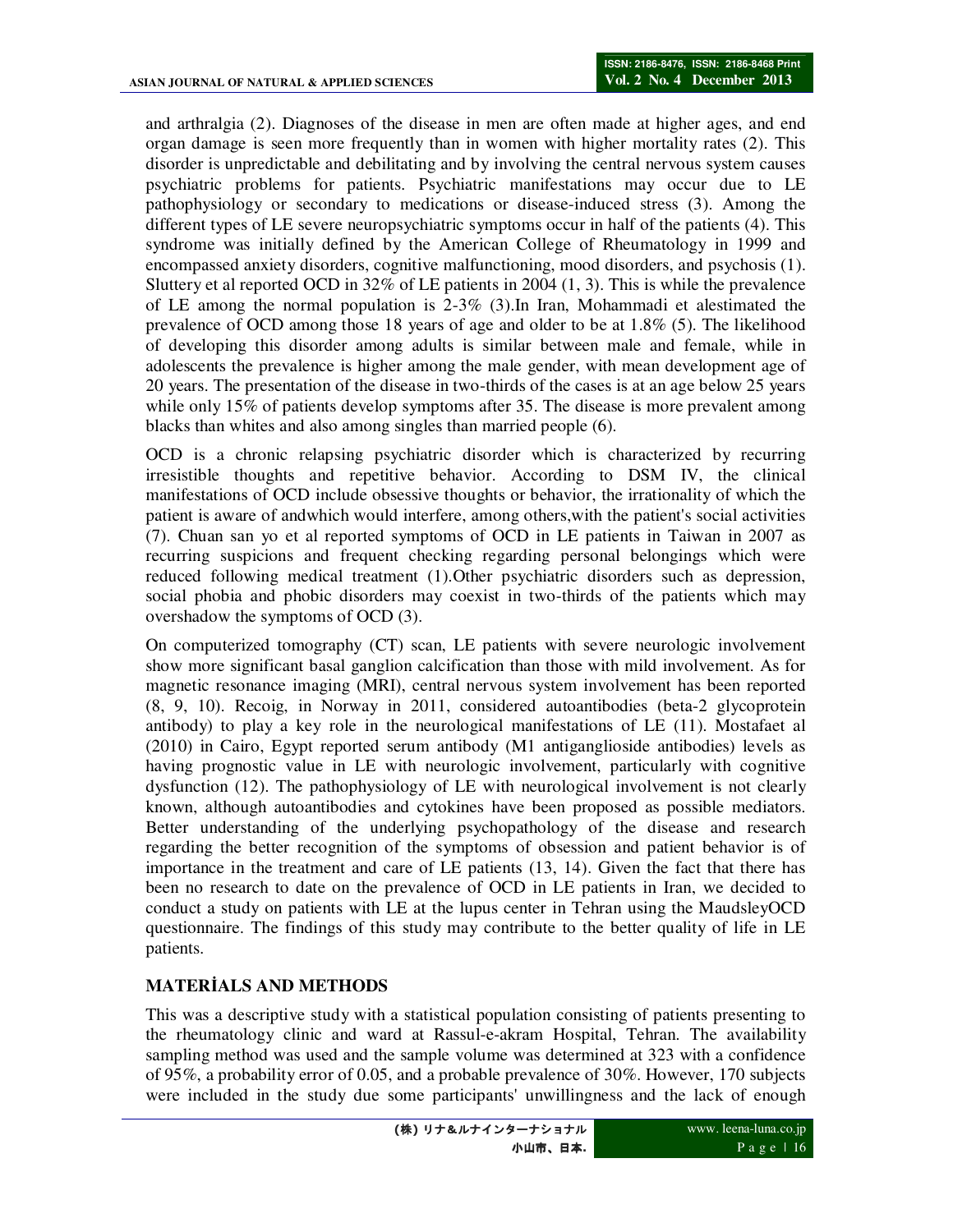available samples. We selected the LE patients who were willing to participate in the study in cooperation with the rheumatology clinic and ward at Rassul-e-akram Hospital and presented them with two-part questionnaires (1st part: demographic data and questions relating to disease history; 2nd part: questions based on MaudsleyOCD criteria). After completing the questionnaires, participants were divided into two groups of with and without OCD. The Maudsleyquestionnaire consists of 30 correct and incorrect choices which were designed by Rockman and Hudgeson(1997) in order to assess the severity of OCD symptoms. This test, apart from an overall OCD grade, consists of 5 subtests (checking, washing, slowness, suspicion, mental rumination). It is sensitive to the effects of medication. The overall grade including the symptoms of both obsession and compulsion is higher.The cutoff point for this questionnaire is 11 and above, which was raised to 14 for better accuracy in the present study. Furthermore, in a study on students in Sari, Iran in 1385 using the Farsi version of the questionnaire, besides the confirmation of the validity and reliability of the questionnaire for the Iranian population, the cutoff point for OCD was determined as 11 and above (15). This test has frequently been employed in Iran with good validity and reliability (16). The data was analyzed using the SPSS 16 software and descriptive and deductive (the t- and chi-square tests) reasoning.For ethical reasons, informed consent was taken from every subject and personal information was kept confidential.

#### **RESULT**

|                                       | Demographic variables and<br>clinical characteristics | With OCD<br>$(106$ subjects) | Without OCD<br>(64 subjects) | Results       |
|---------------------------------------|-------------------------------------------------------|------------------------------|------------------------------|---------------|
| Age                                   | Mean                                                  | 32                           | $\mathcal{D}_{\mathcal{L}}$  | $T=0.109$     |
|                                       | Standard deviation                                    | 9.51                         | 36.8                         | P > 0.01      |
| <b>Sex</b>                            | Male                                                  | 94.3%                        | 92.2%                        | $X^2=0.401$   |
|                                       | Female                                                | 5.7%                         | 7.8%                         | P > 0.01      |
| Level of<br>Education                 | No high school diploma                                | 32.1%                        | 35.9%                        |               |
|                                       | High school diploma                                   | 44.3%                        | 34.4%                        | $X^2 = 0.476$ |
|                                       | Bachelor's degree                                     | 22.6%                        | $26.6\%$                     | P > 0.01      |
|                                       | Master's degree and higher                            | $0.9\%$                      | 3.1%                         |               |
| Employment<br><b>Status</b>           | Employed                                              | 43.4%                        | 43.8%                        | $X^2 = 0.545$ |
|                                       | Unemployed                                            | 56.6%                        | 56.3%                        | P > 0.01      |
| <b>OCD History</b>                    | Positive                                              | 39.6%                        | 35.9%                        | $X^2 = 0.377$ |
|                                       | Negative                                              | 60.4%                        | 64.1%                        | P > 0.01      |
| Duration of LE<br>Disease             | Less than one year                                    | 31.8%                        | 19.2%                        | $X^2 = 0.176$ |
|                                       | More than one year                                    | 74.2%                        | 44.8%                        | P > 0.01      |
| Drugs in Use                          | Antidepressives                                       | 13.2%                        | 12.5%                        |               |
|                                       | Anxiolytics                                           | 42.5%                        | 42.2%                        |               |
|                                       | Trazadone                                             | 1.9%                         | 3.1%                         |               |
|                                       | SSRIs*                                                | 23.6%                        | 18.8%                        |               |
| Other Psychiatric<br><b>Disorders</b> | <b>Essential depression</b>                           | 32.1%                        | 21.9%                        |               |
|                                       | Anxiety disorders                                     | 37.7%                        | 48.4%                        |               |
|                                       | Bipolar disorders                                     | $1.9\%$                      | $0\%$                        |               |
|                                       | Eating disorders                                      | 2.8%                         | 1.6%                         |               |
|                                       | Drug abuse                                            | 20.8%                        | 23.4%                        |               |

**Table 1. The relative frequency of demographic variables and personal characteristics of LE patients with and without OCD**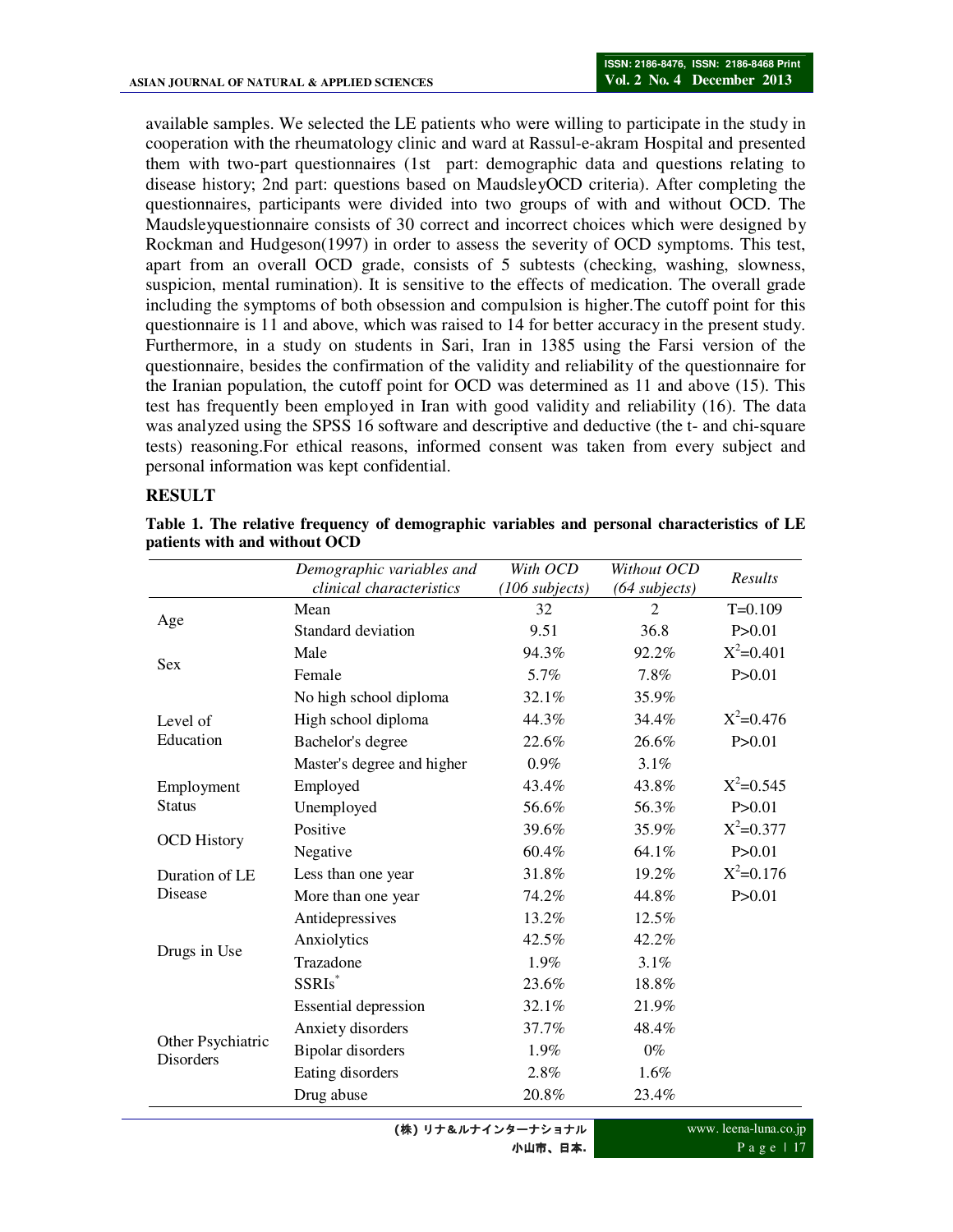Table 1 shows information regarding the status of LE patients with and without OCD. Of the 170 individuals participating in the study, the mean prevalence of OCD in LE patients was 62.4%. The mean age of patients with OCD was 32±9.51 years with no significant relationship observed between age and OCD prevalence using the t-test (P>0.01).

Men and women comprised 5.7% and 94.3% of the population under study, respectively. As for the level of education,  $32.1\%$  of LE patients had no high school diploma,  $43.3\%$  a high school diploma, 22.6% a bachelor's degree, and 0.9% a Master's degree or higher. The employed and unemployed proportions were 43.4% and 56.6%, respectively. The proportion of OCD patients with a history of OCD was 39.6%, while those without a prior history constituted 60.4% of the OCD population. A history of LE for more than one year was found in 74.2% of patients with OCD, whereas those with a year or less-than-one-year history of LE comprised 31.8%. No significant relationship was observed between the qualitative variables (sex, level of education, job, a positive history for OCD, duration of LE) and the prevalence of OCD using the chi-square test (P>0.01).

With regard to the type of medications taken figures were as follows: antidepressives, 13.2%; anxiolytics, 42.5%; trazadone, 1.9%; SSRIs, 23.6%;both antidepressives and anxiolytics, 0.9%; both antidepressives and SSRIs simultaneously, 0.9%. Regarding the prevalence of other psychiatric disorders figures were as follows: depression, 32.1%; anxiety disorders, 37.7%; bipolar disorders, 1.9%; feeding disorders, 2.8%; drug abuse, 20.8%.

The most frequent types of obsession in order of frequency were washing (29%), checking  $(24.1\%)$ , slowness and repeating  $(23.8\%)$ , and suspicion  $(22.8\%)$  (Figure 1).



Figure 1. Relative frequency of OCD subtypes among patients with LE

Discussion: The prevalence of OCD in the present study was 64.2%, which was significant. In a similar study, Sluttery et al (2004), using clinical interviews and the Yale-Brown questionnaire, reported a 32% prevalence rate of OCD among LE patients, which was 10 to 15 times higher than the general population prevalence of 2-3% (3). In Iran, Mohammadi et al (2003) reported an estimate of 1.8% for the prevalence of OCD among a population aged 18 years and older using the social avoidance distress scale (SADS) questionnaire. This prevalence rate was 2.8% among women, which was 4 times higher than that of men (0.7%) (5).This difference in Iran may be attributed to the population under study and the materials used for measurement.

In this study, the range of age among patients was 32 with the majority (94.3%) being female. Furthermore, in a study by Rogiv (2007) in India the range of age for OCD among LE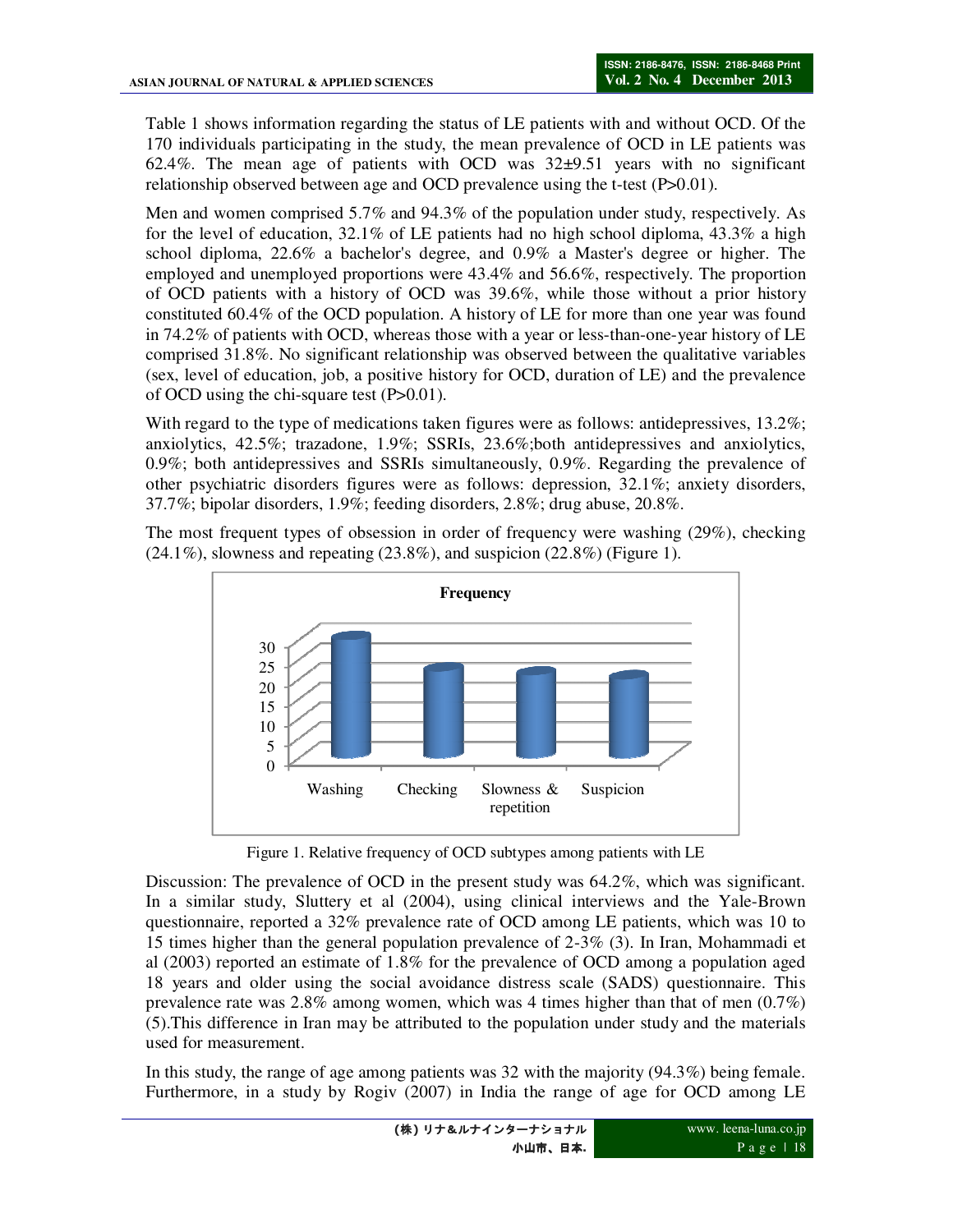patients was 25±7.25years, again with the majority being female. He believed that the higher prevalence of the female gender in LE patients with OCD was attributed to genetic factors; he proposed the relative proximity of the OCD gene (11p13) with the gene SLEN3 (11p15) and the estrogen alpha receptor gene (11q12) with the gene SLEH1 (11q14) as a cause and emphasized the role of estrogen in both OCD and LE. Interestingly, he believes that such a pattern of the prevalence of Psychiatric disorders is observedin other disorders with high estrogen levels such as polycystic ovarian syndrome (PCOS)(17).

In this study the majority (60.4%) of patients with OCDhad no prior history of OCD. Sluttery et al (2004) reported no prior history of OCD among their OCD patients (3).

In this study, the prevalence of other psychiatric disorders, determined in the first part of the questionnaire via questions about disease history, in order of frequency was anxiety disorders  $(37.7\%)$ , depression  $(32.1\%)$ , substance abuse  $(20.8\%)$ , eating disorders  $(2.8\%)$  and bipolar disorders (1.9%).However, in the study by Jerpa et al (2011) on psychiatric disorders and cognitive distress in LE patients 44.6% were reported as having psychiatric disorders with essential depression as the most frequently occurring type (21.7%) (18).Using questionnaires and clinical interviews, Ragiv (2007) reported a prevalence rate of 46% for depression, followed by 21% for adjustment disorders, 13% for phobias, 9% for dysthymic disorders, 7% for anxiety disorders,  $2\%$  for bipolar and  $1\%$  for substance abuse (17). In a study on 13 adults, Nestad et al (1998) reported that during an acute attack of OCD, 92% of the patients had sought medical treatment for psychiatric disorders other than OCD. Of these 50% had depression, followed by communicative disorders, stress, and substance abuse (19). Yet, the lack of concordance between the results of this study and other findings may be due to the fact that, in the former, questionnaires and clinical interviews were not used to collect data.

Also, in this study, the symptoms of OCD in order of frequency were washing (29%), control and checking (24.1%), slowness and repetition (23.8%), and suspicion (22.8%). These results were in concordance with the findings by Jaisoria et al (2003) in Switzerlandconducted on 3 groups of adolescents, young adults and older with results as follows: washing(26%), mental rumination (26%), slowness and repetition (22%) and suspicion (17%) (20).

The results of this study support the fact that there is a need for the better screening of OCD providers' better understanding of the prevalence rates and clinical manifestations of OCD at health and psychology centers. This can be reinforced by the better physician-patient interview which will help to reveal symptoms and signs of OCD, since many patients with OCD tend to refuse to share their symptoms due to the fear of the physician's or therapist's negative reactions or neglect. This problem may be eliminated with the better acceptance and exploration of the patient's symptoms (21). The identification of the symptoms of every psychiatric disorder requires the application of specific questionnaires tailored to that particular disorder, as Stole et al introduced specific measurement criteria for the diagnosis of depression in LE patients (22). The employment of a mental-behavioral OCD questionnaire in adjunct to clinical interviews contributes to the better reporting of symptoms by OCD patients who might otherwise refuse to cooperate in the expression of their symptoms (23).A drawback of the study was regarding the fact that clinical interviews were not conducted on participants by psychiatrists or clinical psychologists.It is recommended that more studiesbe conducted on the causeofthe incidence of OCD in LE and whether the association is coincidental or not. In addition, it seems necessary for a retrospective study to be done on the pattern of OCD presentation and its association with acute flare-ups of LE and its duration. More studies on the etiology of OCD in LE patients is also recommended so that better measures may be taken in the prevention and treatment of this disorder (24).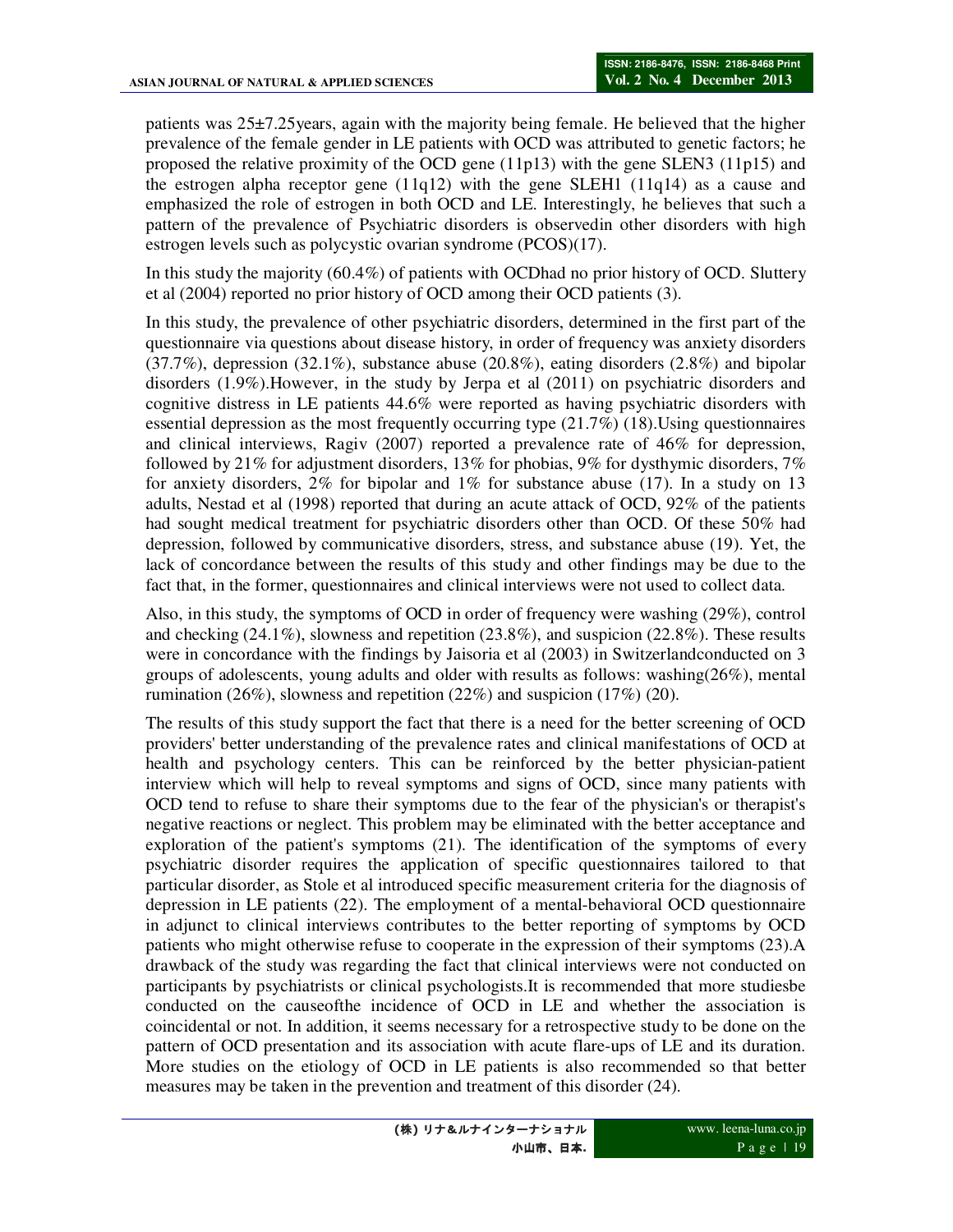Finally, the results of this study support the need for the better understanding of OCD symptoms and signs in LE patients and recognize the important role of the use of specialized questionnaires and organized clinical interviews in the better detection of OCD symptoms in LE patients and the avoidance of psychological distresstogether with optimum performance (25, 26).

Acknowledgements:We would like to thank all those at Rassul-e-Akram Hospital in Tehran for their unlimited support and cooperation. This study was financially supported by the research department at Mazandaran University of Medical Sciences.

## **REFRENCES**

- [1]. Yu, Ch H.s.,Lee, M. B. & Tseng, M. C., et. al. (2008). Obsessive compulsive symptomsas amanifestation ofneuropsychiatric systemic lupuserythematosus. *J Formos Medical AssociaWion, 107*(1), 68-72.
- [2]. Tan, T. C., Fang, H., Magder, L. S. &Petri, M. A.(2011). Differences between MaleandFemale Systemic Lupus Erythematosusin a Multiethnic Population. *Curr Neuropharmacol, 9*(3), 449-5.
- [3]. Slattery, M. J., Dubbert, B. K. & Allen,A. J. et. Al.,(2004). Prevalence of obsessive compulsive disorder inpatients with systemic lupus erythmatosus. *J Clin Psychiatry, 65*, 301-306.
- [4]. Rhiannon, j. (2008).Systemic lupusErythematosusinvoving the nervoussystem:presentation, pathogenesis, and mangement. *Clinical review in allergy& immunology, 34*(3), 356-360.
- [5]. Mohammadi, M. R., Davidian, H., Noorbala, A. A., Malekafzali, H., Naghavi, H. R., Pouretemad, H. R., BagheriYazdi, S. A., Rahgozar, M., Alaghebandrad, J., Amini, H. & Razaghi, O. M. (2003). 1*Tan epidemiological study of psychiatric disorders in Iran*, 2001. 0T1TJ Hakim0T, 1T1:1T55-64.
- [6]. sadockBj, K. V. (2007).synopsis of psychiatry: Behavioral sciences clinicalpsychiatry.10 nd ed.*philadelphia:*chapter 2.
- [7]. American Psychiatry Association (2000). *Diagnostic and Statistical Mannual of Mental Disorders* (4th ed.). Washington, DC : American Psychiatric Association.
- [8]. Miguel, E. C., Pereira, R. M. & Pereira, C. A.Et. al. (1994). Psychiatric manifestations of systemic lupus erythmatosus: clinical features, symptoms, and sign of centeral nervous system activity in 43 patients. *Medicine,* 73, 224-32.
- [9]. Abreu, M. R., Jakosky, A. & Folgerini, M. Et. al. (2005). Neuropsychiatric systemic lupus erythmatosus : correlation of brain MR imaging, CT, and SPECT. *Clin Imaging, 29*, 215-21.
- [10]. Lim, M. K.,Suh, C. H. &Kim, H. J.Et. al.,(2000). Systemic lupus erythmatosus : brain MR imaging and single – votex hydrogen IMR spectroscopy. *Radiology, 217*, 43-49.
- [11]. Rekvig, O. P., Putterman, C., Casu, C., Gao, H. X., Ghirardello, A., Mortensen, E. S., Tincani, A. & Doria, A. (2011). *Autoantibodies in lupus: Culprits or passive bystanders? Molecular Pathology Research Group, Institute of Medical Biology*, University of Tromsø, N-9037 Tromsø, Norway; Trombosis and Vascular Biology Research Group, Institute of Medical Biology, University of Tromsø, N-9037 Tromsø, Norway. Lupus.